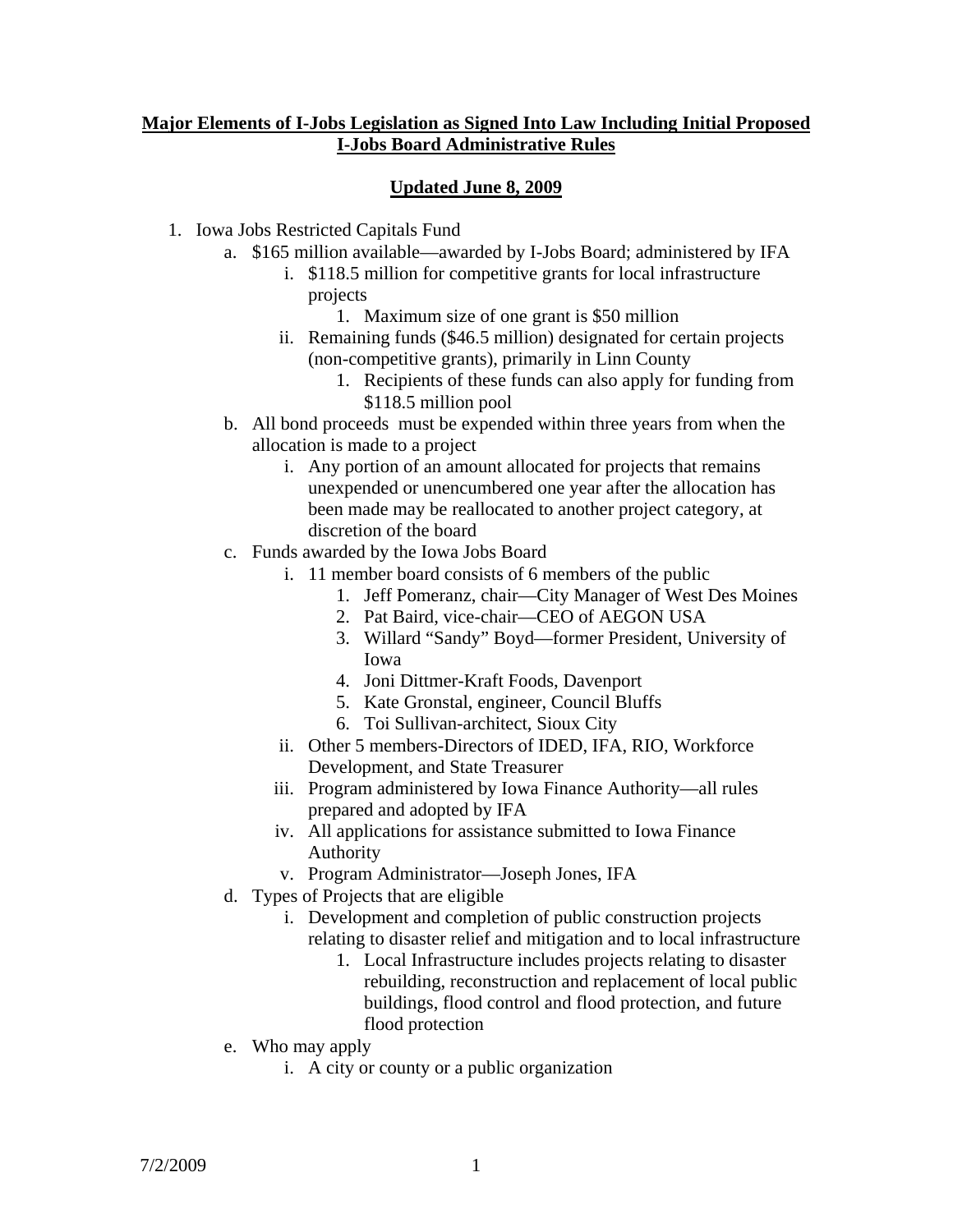- 1. "Public organization" means a nonprofit organization that sponsors or supports the public needs of the local community.
- f. Financial assistance shall be in the form of grants
- g. Criteria Board shall use in evaluating eligible projects to receive financial assistance:
	- i. Note-These point totals and further break-down of various criteria are contained in the draft administrative rules for I-Jobs board which were distributed at June 3 meeting; rules are slated to be approved at June 15 meeting, and could be modified prior to that meeting
	- ii. The total number and quality of jobs to be created and the benefits likely to accrue to areas distressed by high unemployment—40 points total
		- 1. Wages and hours associated with the jobs reasonably projected to be created— up to 30 points
			- a. How project ranks when compared with jobcreation ability of other projects will be taken into account
			- b. Work conditions and safety may be considered as well(of the 40 points)
		- 2. Worker benefits—up to 5 points
		- 3. Is project taking place in area distressed by high unemployment—up to 10 points
		- 4. Project must score at least 20 points in this criteria to receive award
	- iii. Financial feasibility, including the ability of projects to fund depreciation costs or replacement reserves, and the availability of other federal, state, local and private sources of funds
		- 1. Financial Analysis of project, including sources of funding, budget, and detailed projection of project's revenues and expenses for projected useful life of project-up to 15 points
		- 2. Analysis of operational plan, including detailed information on how proposed project will be operated and maintained, including time-line for implementing project—up to 15 points
		- 3. The availability of other federal, state, local, and private sources of funds for project—up to 15 points
		- 4. Project must score at least 20 points in this criteria to receive award
	- iv. Sustainability and energy efficiency
		- 1. Sustainability criteria—up to 20 points
			- a. Efficient and effective use of land resources and existing infrastructure by encouraging compact development, or ability to avoid costly duplication of services and costly use of land—up to 3 points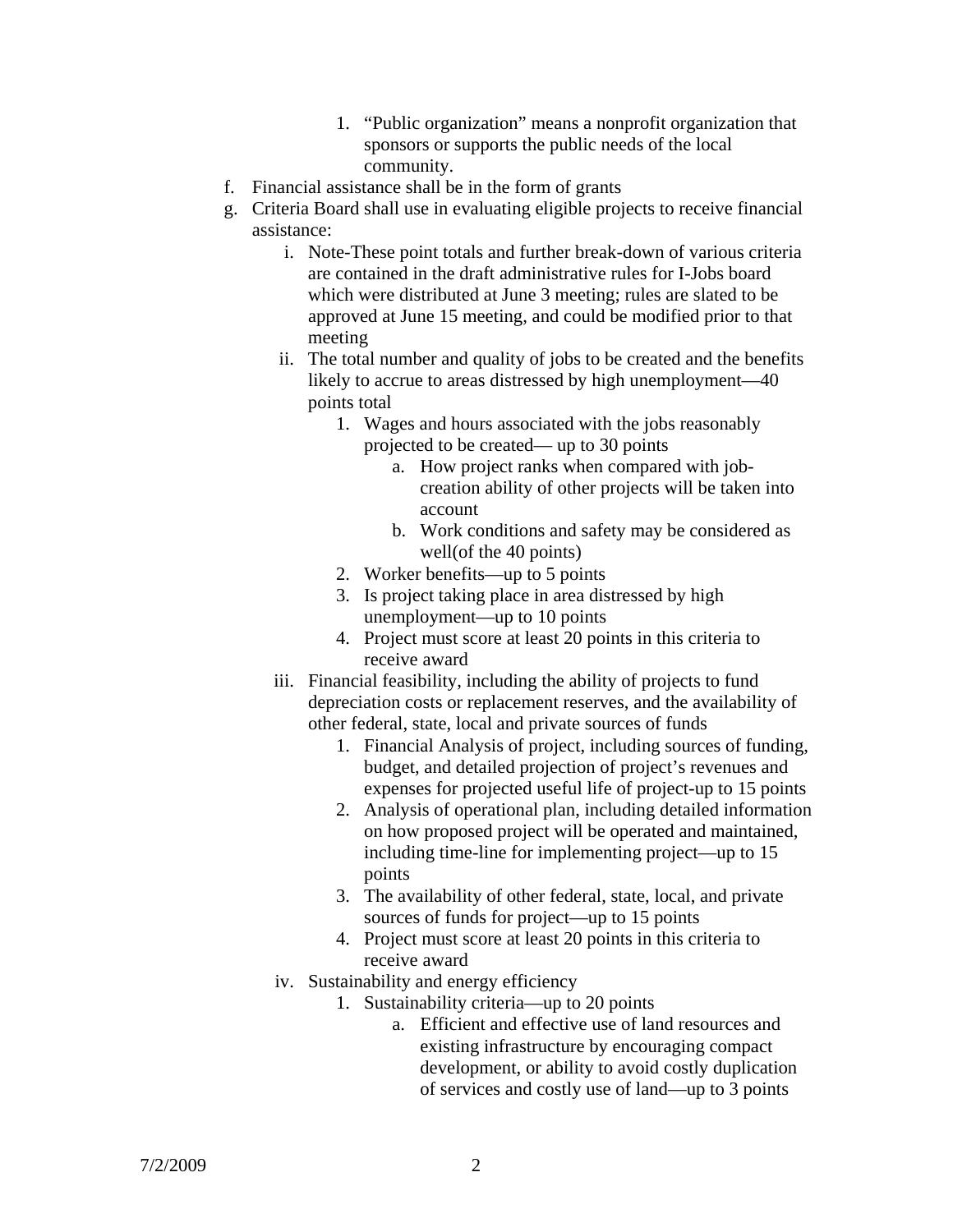- b. Provision for variety of transportation choices, including public transit—up to 3 points
- c. Conservation of open space, farmland, and preservation of critical environmental issues—up to 3 points
- d. Promotion of the safety, livability, and revitalization of existing urban and rural communities-up to 3 points
- e. Construction and promotion of developments, building, and infrastructure that conserve natural resources—up to 3 points
- f. Capture, retention, and infiltration of rainfall using storm water best practices—up to 3 points
- g. Extent to which project design, construction, and use incorporate renewable energy sources—up to 2 points
- 2. Energy Efficiency—up to 20 points
	- a. Meeting current state building energy code—5 points
	- b. Exceeding the energy requirements in currently adopted energy code may make project eligible to receive up to 15 additional points
- v. Benefits for disaster recovery
	- 1. Whether proposed project replace or repairs a structure or facility damaged by the disaster—up to 10 points
	- 2. Whether the proposed project would help achieve the community and/or region's overall post-recovery disaster vision—up to 8 points
	- 3. Whether the proposed project contributes to community identity, sense of place, and quality of life—up to 8 points
	- 4. Whether the proposed project incorporates best practices for reducing future disaster losses—up to 6 points
- vi. The project's readiness to proceed.
	- 1. Whether all engineering and architectural work required for construction to begin has been completed—up to 8 points
	- 2. Whether all financing for the project, with the exception of competitive grant funds awarded under this chapter, has been committed and is available—up to 8 points
	- 3. Whether all real property interests necessary for the construction of the project have been acquired—up to 8 points
	- 4. Whether all necessary governmental approvals, including federal government approval, have been obtained—up to 8 points
	- 5. Whether the project has demonstrated a reasonable likelihood of expending at least 10 percent of the project's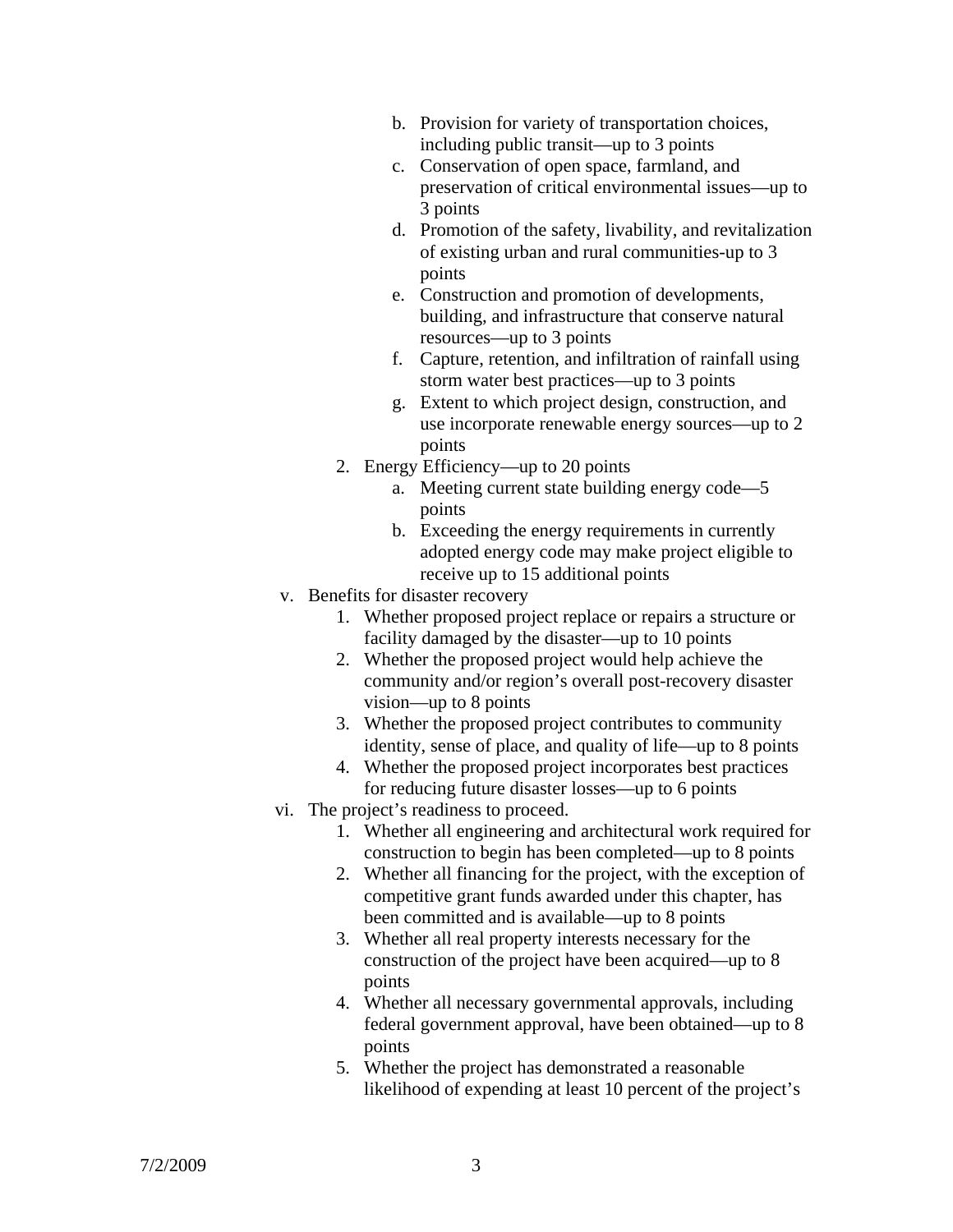total projected development cost within 6 months of execution of the grant award agreement—up to 8 points

- vii. Local support for project (as defined by rule)
	- 1. Draft rules require a demonstration of local public support (along the same lines of how support has been demonstrated for a Vision Iowa award), but do not allocate points based on this criteria
- viii. General Scoring Criteria
	- 1. "In instances where a given criteria is not applicable to a proposed project due to the nature of the project, the review committee members may adjust scoring so that the project is not disadvantaged as a result of inapplicable criterion. For example, if an earthen levee is proposed as a means of flood control, it should not lose points relative to other proposed projects because it does not comply with the current state building code (which does not apply to earthen levees)."
	- 2. Projects that is identified in a Great Places agreement, shall receive an additional two points
- h. Review Committee of I-Jobs Board
	- i. Draft administrative rules for this program create a 5 member Review Committee for I-Jobs board that will review all applications and make recommendations to the full board regarding awards
- i. Web site for I-Jobs Board and Program
	- i. www.ijobsiowa.gov
	- ii. Web site will contain application materials for I-Jobs restricted capitals program
- j. Limits on Financial Assistance
	- i. Up to 75% of the total cost of a project for replacing or rebuilding existing disaster-related damaged property
	- ii. Up to 50% of the total cost for all other projects
- k. I-Jobs Board General Timeline
	- i. June 10—web site should be operational
	- ii. June 15—telephonic meeting to adopt emergency rules; start normal rules process as well
	- iii. June 15--IFA will post on web site a "notice of intention to apply" form that they will ask each potential applicant to submit. The form in essence will be a basic pre-application in which the applicant will be asked to provide some very basic information on the project it hopes to fund via "I-Jobs" and how much it expects to seek from the I-Jobs board. This is designed to give the I-Jobs board a sense on how much demand there is for these funds.
	- iv. June 15-28—I-Jobs board will hold meetings around the state to educate Iowans and potential applicants about the program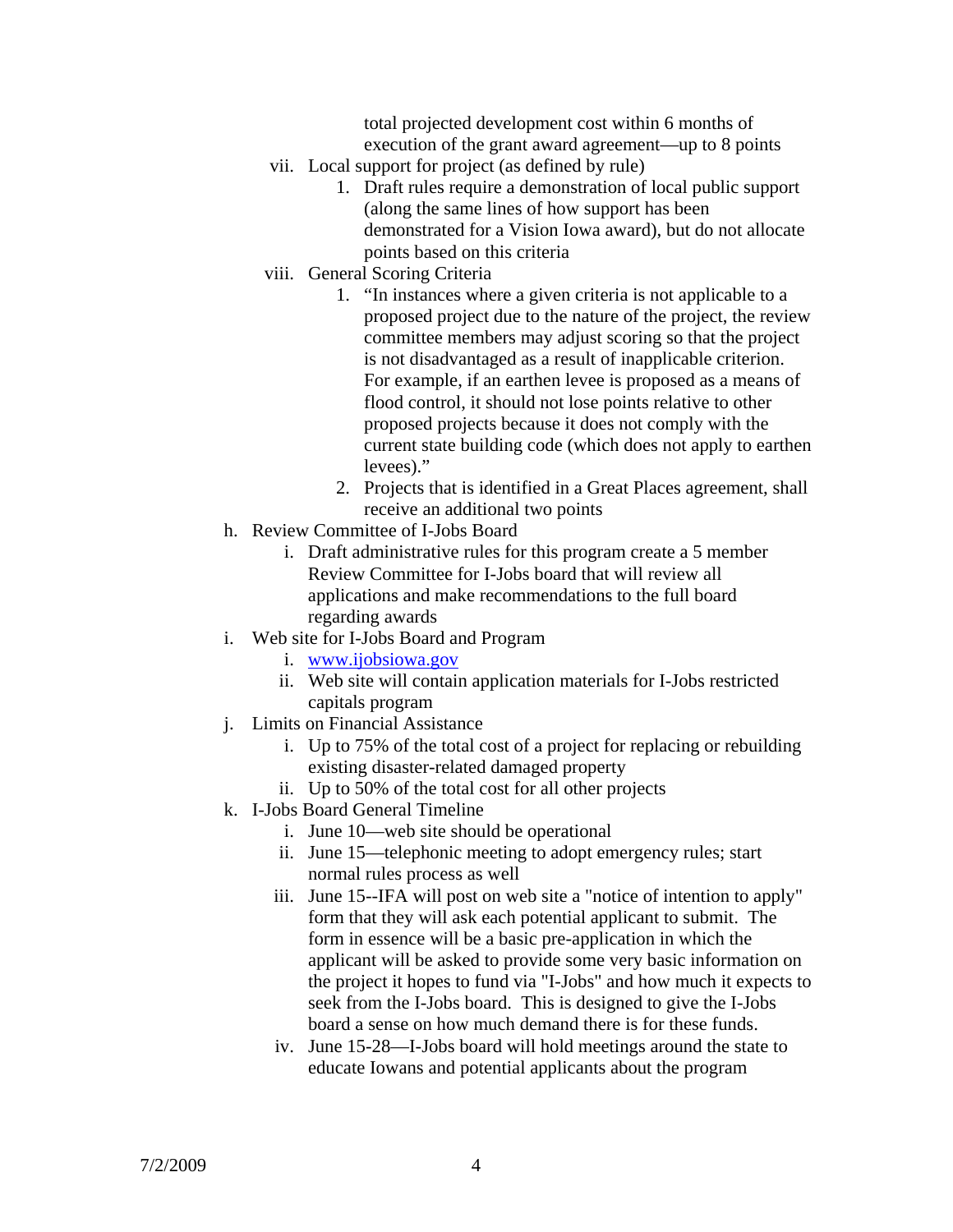- v. June 24—Review committee to consider applications for \$46.5 million in non-competitive grants
- vi. June 29—Full I-Jobs board to meet in Cedar Rapids; expected to approve \$46.5 million in non-competitive grants
- vii. July 1—Applications can be submitted for competitive pool of I-Jobs restricted capitals funds
- viii. August 3—Final date that applications can be submitted for competitive grants
	- ix. August 14—Review Committee will meet to review all applications
	- x. August 31-Full I-Jobs board will meet and make first round of awards from competitive grant pool of funds
- l. Other Criteria
	- i. Project must have a demonstrated substantial local, regional, or statewide economic impact
	- ii. Funds cannot be used to refinance a loan existing prior to the date of the initial financial assistance application.
	- iii. For projects that had previously received funding from I-Jobs, unless applicant demonstrates that the financial assistance would be used for a significant expansion of the project.
	- iv. Board shall ensure that funds obligated under this section are coordinated with other federal program funds received by the state, and that projects receiving funds in geographically diverse areas of the state
- 2. Surface Water Quality Improvement projects—administered by DNR
	- a. Provides \$13.5 million to construct, reconstruct, or repair infrastructure associated with the control and movement of surface water, including but not limited to addressing issues affected by combined sewer overflows, enrolling larger contiguous areas in emergency watershed programs, improving facilities or systems that provide water quality, mitigating flood damage, or threat of flood damage in the areas most severely affected by the 2008 flood, and improving or replacing low-head dams.
	- b. All moneys awarded in this section shall be in the form of grants.
	- c. Grant awards for practices on private property shall be for the public purposes of flood control, watershed management, or improving water quality.
- 3. Housing Related Allocations of I-Jobs bond proceeds—administered by Iowa Finance Authority
	- a. Disaster Damage Housing Assistance Grant Fund--\$5 million
		- i. Funds shall be used to ease and speed recovery efforts from the natural disasters of 2008, including stabilizing neighborhoods damaged by the natural disasters, preventing population loss and neighborhood deterioration, and improving the health, safety, and welfare of persons living in such disaster-damaged neighborhoods.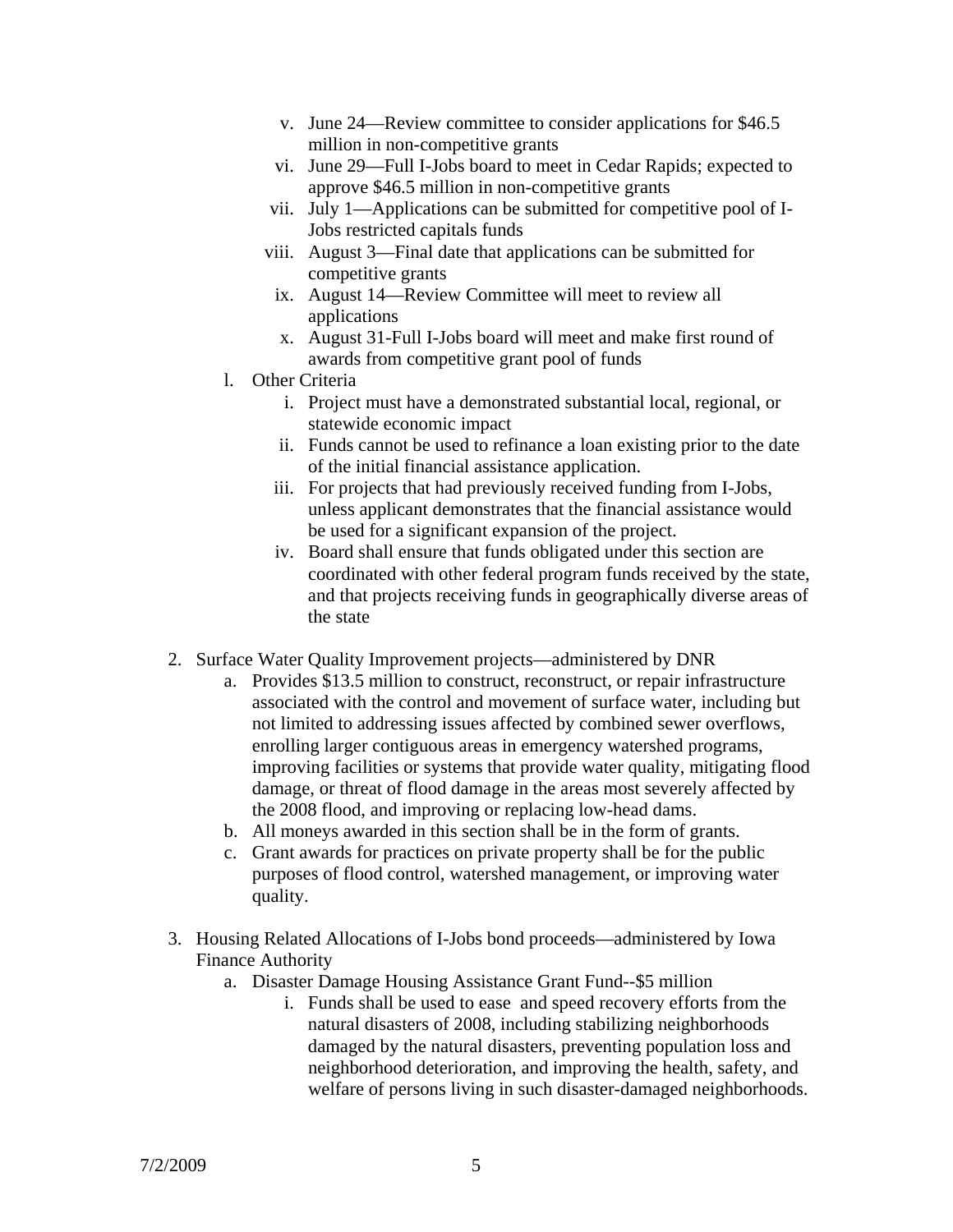- ii. Payment of moneys from this fund shall be made in manner that does not adversely affect the tax-exempt status of outstanding bonds issued by State Treasurer
- iii. IFA to develop rules to implement this section—bill does not specify eligible recipients of these funds
- b. Affordable Housing Assistance Grant Fund--\$20 million
	- i. Funds shall be used for grants for housing for certain elderly, disabled, and low-income persons and public servants in professions meeting critical skill shortages in the state, to assist communities in providing safe and affordable housing for the general welfare and security of the citizens of the state
	- ii. IFA to develop rules to implement this section—bill does not specify eligible recipients of these funds
- c. Public Service Shelter Grant Fund--\$10 million
	- i. Funds shall be used for grants for construction, renovations, or improvements of homeless shelters, emergency shelters, and family and domestic violence shelters, to assist communities in providing certain essential social services including supportive services and other kinds of assistance to individuals in need of temporary housing necessary to improve their living situations
- 4. Transportation—funds administered and distributed by the IDOT
	- a. \$55 million for local transportation projects
		- i. 50% of money deposited in DOT Street Construction Fund for allocation via formula to cities; 50% deposited in Secondary Road Fund for allocation via formula for counties
		- ii. Some funds allocated in FY 2010; remaining allocated in FY 2011
		- iii. Funds can be used for construction, reconstruction, repair, and maintenance of city or secondary roads, whichever is applicable.
	- b. \$50 million for bridge projects
		- i. Could fund 50-60 of necessary repairs or replacement of the 529 bridges in the state classified as either functionally obsolete or structurally deficient
	- c. \$10 million for improvements to airports, rails, and trails
- 5. Water Quality and Wastewater Improvement projects—administered by IFA
	- a. Provides \$55 million to provide additional financial assistance to communities receiving loans from the Iowa Water Pollution Control Works and Drinking Water Program pursuant to Iowa Code Section 16.131.
		- i. \$35 million shall be allocated for projects located in townships or in cities with a population of 10,000 or less.
- 6. Soil Conservation Cost Share—administered by Iowa Department of Agriculture and Land Stewardship
	- a. Provides \$11.5 million to fund various soil conservation practices.